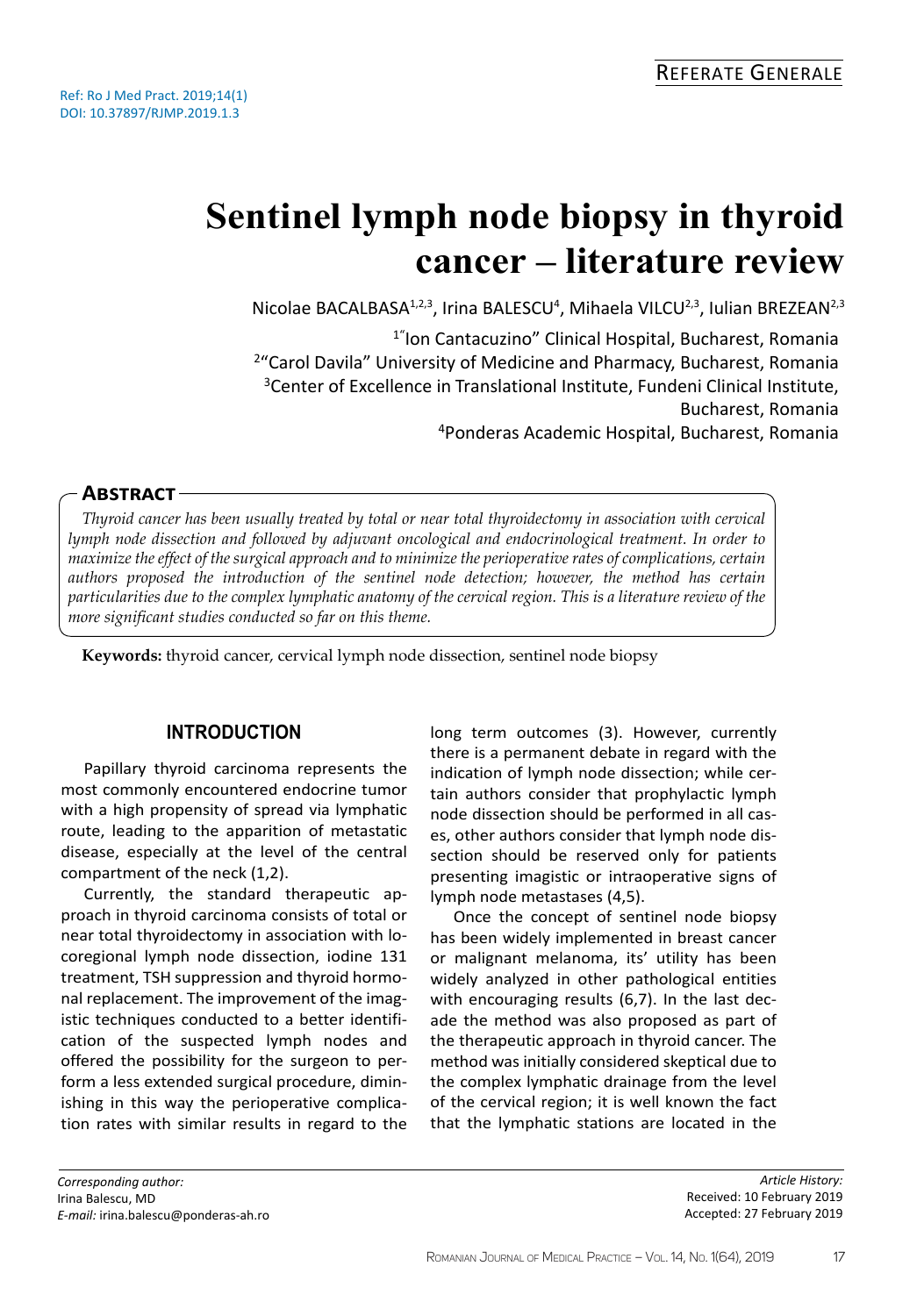close proximity of the vessels and nerves, which, at the level of the cervical region, present a high number of anatomical variants (3,8).

#### **Lymphatic drainage of the thyroid gland**

Traditionally, it has been described the presence of a superior lymphatic drainage from the isthmus and the superior part of the thyroid lobes which terminate in the subdigastric nodes, part of the internal jugular chain, a median and inferior lymphatic station draining in the pretracheal nodes and a lateral one draining into the superior part of the jugular chain and to the inferior part of the internal jugular chain (3).

## **The influence of lymphatic metastases in thyroid cancer patients**

It has been demonstrated that the presence of lymph node metastases in thyroid cancer patients is associated with a significantly worsened prognostic; moreover, the presence of extracapsular invasion represents another significant prognostic factor in regard to the risk of developing distant metastases (9,10). In consequence, an appropriate knowledge of the status of the lymph nodes is mandatory in order to orientate the adjuvant therapy in such cases and the long term prognostic.

## **Techniques of sentinel node detection in thyroid cancer patients**

Sentinel node detection in thyroid cancer can be performed after injection of colored agents such as isosulfan blue or after injection of radiocolloid tracers, such as Technetium 99. If colored dye is chosen for injection, multiple protocols have been proposed. The dye can be injected directly into the suspected nodule into a single site or at multiple levels (at 3 o'clock, 6 o'clock, 9 o'clock and 12 o'clock around the tumoral nodule). However, most authors consider that the injection should be performed before dissecting the gland in order not to interrupt the lymphatic channels; once injected, the dye will concentrate at the level of the sentinel nodes in few seconds up to 2 minutes; an important aspect related to this technique is the one regarding the possible coloration of the parathyroid gland which might predispose to confusion between these structures and the sentinel nodes. Another problem which might be encountered after using this technique is the one related to the identification of the sentinel nodes at the level of the central compartment,

which might be difficult to be exposed within in a few minutes after injection (3,11-13).

In order to prevent the apparition of these complications, other authors suggest the utility of technetium injection at the level of the tumoral nodule one day before surgery. If this technique is chosen to be applied, attention should be carried out in order not to inject the substance in the peritumoral area, due to the high risk of spillage consecutively to the rich vascularization of the thyroid tissue (14). One day later thyroidectomy is performed; after ending the thyroid removal, a gamma probe is used in order to detect the radioactivity in the central and lateral compartments; once all suspected tissues are removed, the remnant radioactivity of the surgical bed should be also verified in order not to omit excision of any radioactive structure. The timing – thyroid removal followed by sentinel node detection – should be exactly followed; if sentinel nodes are searched before removing the gland, interference between the radioactivity of the gland and of the nodes could affect the accuracy of the technique (3,15).

In order to maximize the process of sentinel node detection, certain authors reported the use of a dual method (radiocolloid and dye injection) with promising results (16).

Another method which has been proposed with promising results was the one which uses carbon nanoparticles. This method consists of injecting carbon particles with a mean diameter of 150 nm in the close proximity of the tumor, which are rapidly engulfed by the macrophages and accumulate in the sentinel nodes, staining them in black (17).

The method was successfully reported by the Chinese surgeons on a group of 100 patients; further on, they compared their results to the ones reported in a similar group of 100 patients in whom methylene blue is injected. The authors reported a significantly improved rate of detection for the sentinel nodes among cases in which carbon nanoparticles had been injected; moreover, the sensibility, specificity accuracy rate and false negative rate were improved among patients submitted to carbon injection, while the rate of micrometastatic retrieved nodes was also significantly higher when compared to the methylene blue group (61.1% versus 47.1%, *p*=0.034); as for the method of detection, in all cases injection of the agent was performed just after exposure of the thyroid gland and of the ipsilateral jugular vein into the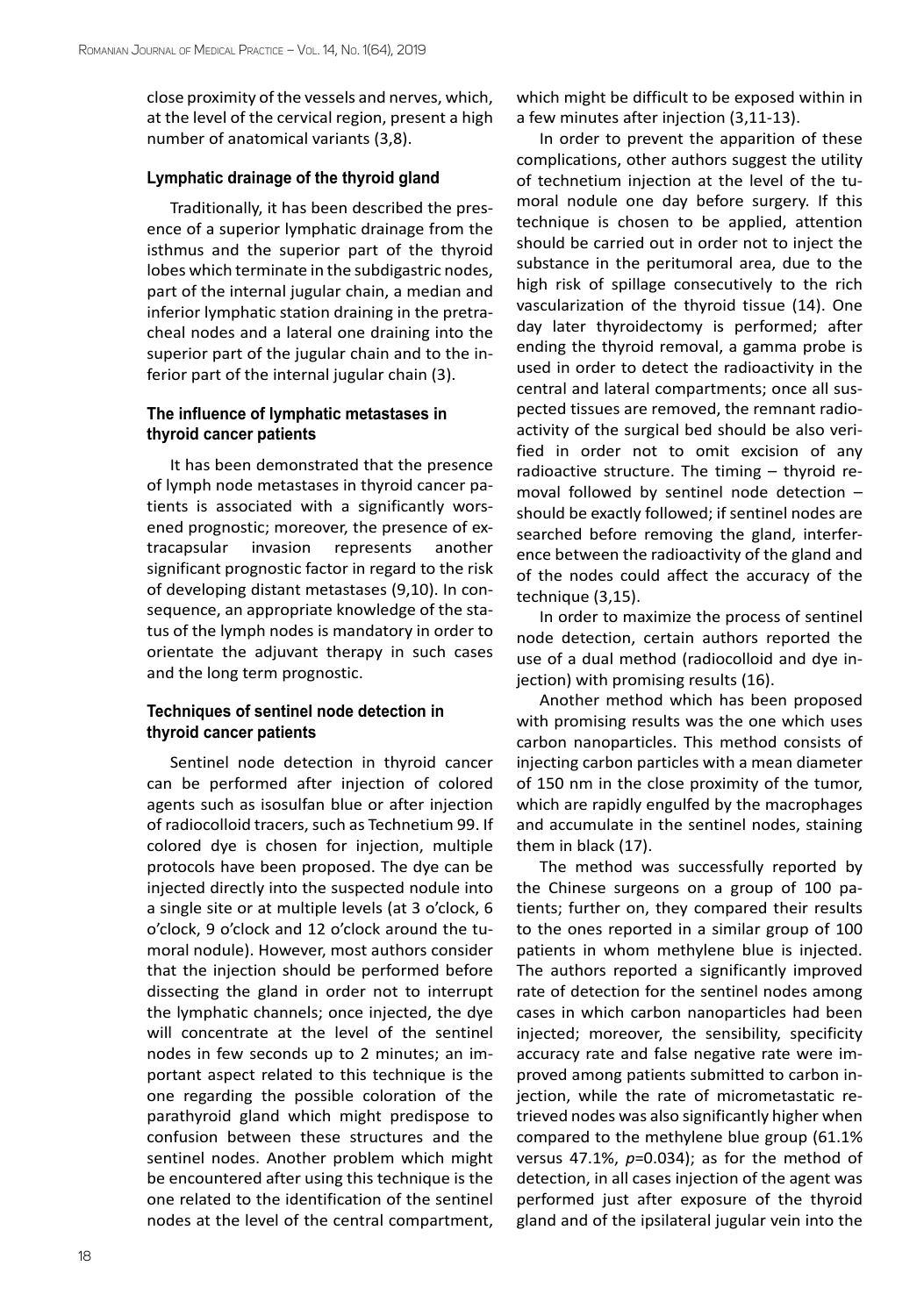parenchyma surrounding the nodule; moreover the authors underlined the fact that in the methylene blue injection group there were four cases in which the resected tissue stained in blue was in fact the parathyroid gland, while in carbon nanoparticles injection group this error did not occur (17).

A more recent study conducted by Fustegueras *et al.* (18) on 20 patients with papillary thyroid carcinoma demonstrated the utility of magnetic guided sentinel node biopsy using superparamagnetic iron oxide, a tracer which has been used in the last two decades as an intravenous contrast agent for magnetic resonance imaging studies (19). Using this method, the Spanish surgeons detected a median number of two sentinel nodes/patient, while the ratio of metastatic nodes was of 31%; among the retrieved non-sentinel nodes, the ratio of positive nodes was 10.2%, all cases of positive non-sentinel nodes being found among patients with positive sentinel nodes. Therefore, the authors demonstrated that the sensitivity of the method was 100%, the specificity was 81.8%, while the accuracy was 87.5%, underlining in this way the effectiveness of the method (18).

Another interesting study coming also from Spain which demonstrated the utility of sentinel node biopsy in thyroid carcinoma patients was conducted by Gonzalez and was published in 2017 (20). The study included 43 patients submitted to thyroidectomy and sentinel node dissection; after surgery, the authors demonstrated that 20 of the 30 patients diagnosed with presumed early stage disease (T1 and T2) were finally identified as having lymph node metastases, whereas 12 of the 13 cases diagnosed in advanced stages of the disease (T3 and T4) were also diagnosed with lymphatic tumoral involvement. The utility of the method was further demonstrated by the fact that finally there was no false positive result, while in four cases the

only positive node was the sentinel one, the rest of the excised nodes as part of the lymph node dissection proving to be negative (20).

However, the method is not widely accepted by all the studies; for example, in a study conducted by the Korean surgeons at Samsung Medical Center, the authors included 283 patients with thyroid papillar carcinoma submitted to surgery (21). The patients were randomized for sentinel node dissection and central node dissection in association with total or near total thyroidectomy; finally there were 142 cases submitted to lymph node dissection and 141 cases submitted to sentinel node biopsy; in cases in which sentinel node biopsy was performed, radiocolloid technetium was chosen as tracer and was injected one day before surgery. The authors reported no significant difference among the two groups in regard of the tumor location, age, sex, number of nodules, tumoral extent, and association of thyroiditis or resection margin status. However, although sentinel node biopsy was able to remove the occult disease, this fact did not influence the recurrence rate after a mean follow-up of 39 months; therefore, the authors concluded that further studies are still needed in order to establish the clinical utility of the method (21).

### **Conclusions**

Sentinel node detection seems to be a reliable and safe method in thyroid cancer patients which might provide a better identification of the cases at risk to develop further metastases and, in consequence, to have a poorer outcome. As for the type of injected agent, it seems that better results are obtained after technetium or carbon nanoparticles injection. Moreover, the use of the superparamagnetic iron oxide seems to be associated with promising results.

> *Conflict of interest:* none declared *Financial support:* none declared

#### **references**

- 1. Hundahl SA, Fleming ID, Fremgen AM *et al*. A National Cancer Data Base report on 53,856 cases of thyroid carcinoma treated in the U.S., 1985-1995 [see commetns]. *Cancer* 1998; 83: 2638-48.
- 2. Zafon C, Puig-Domingo M, Biarnes J *et al*. A descriptive study of the characteristics of differentiated thyroid cancer in Catalonia during the period 1998-2012. The CECaT registry. *Endocrinol. Nutr.* 2015; 62: 264-9.
- 3. Rubello D, Pelizzo MR, Al Nahhas A *et al*. The role of sentinel lymph node biopsy in patients with differentiated thyroid carcinoma. *Eur. J. Surg. Oncol.* 2006; 32: 917-21.
- 4. Zhu W, Zhong M, Ai Z. Systematic evaluation of prophylactic neck dissection for the treatment of papillary thyroid carcinoma. *Jpn. J. Clin. Oncol.* 2013; 43: 883-8.
- 5. Lang BH, Ng SH, Lau LL *et al*. A systematic review and meta-analysis of prophylactic central neck dissection on short-term locoregional recurrence in papillary thyroid carcinoma after total thyroidectomy. *Thyroid* 2013; 23: 1087-98.
- 6. Haigh PI, Giuliano AE. Sentinel lymph node dissection for thyroid malignancy. *Recent Results Cancer Res.* 2000; 157: 201-5.